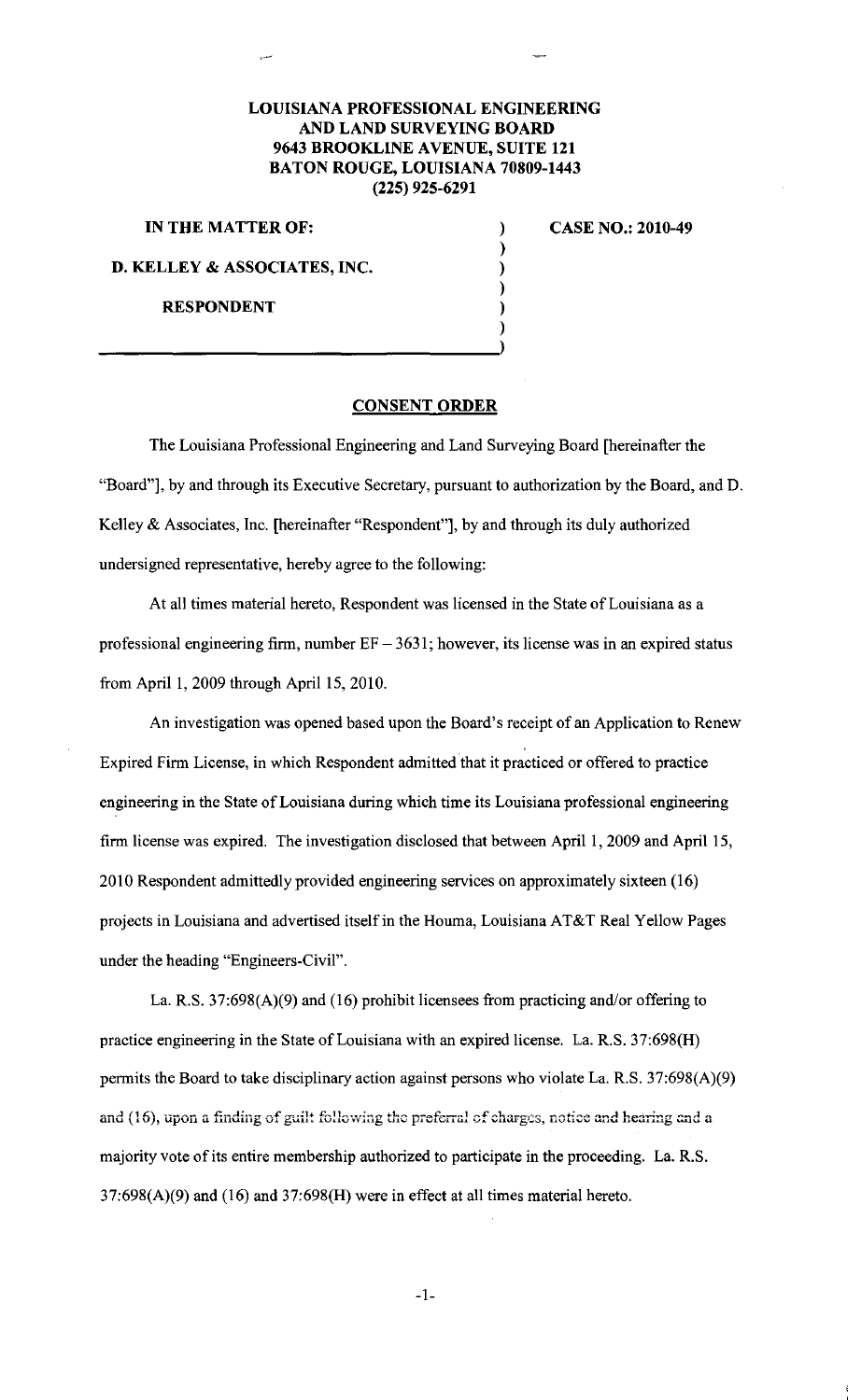It is undisputed that Respondent's license to practice and/or offer to practice engineering in Louisiana was expired from April 1, 2009 through April 15, 2010 and that during this time period Respondent practiced and/or offered to practice engineering in Louisiana.

By letter dated July 1, 2010, the Board gave notice to Respondent that it was considering the preferral of charges against Respondent on the grounds that it may have violated La. R.S.  $37:698(A)(9)$  and  $(16)$ , relative to practicing and/or offering to practice engineering in the State of Louisiana with an expired license.

Wishing to dispense with the need for further disciplinary action and to conclude the instant proceeding without further delay and expense, for the purpose of this proceeding only, Respondent and the Board do hereby enter into this Consent Order, in which Respondent of its own free will consents to the issuance of a Consent Order by the Board, wherein Respondent agrees to (a) pay a fine of one thousand (\$1,000.00) dollars, (b) pay administrative costs of two hundred thirty-three and 29/100 (\$233.29) dollars, (c) pay past unpaid renewal fees of one hundred eighty (\$180.00) dollars, (d) have its supervising professional successfully complete the Board's online Louisiana Laws and Rules Examination, and (e) the publishing of this Consent Order on the Board's website and a summary of this matter in the Board's official journal, the Louisiana Engineer and Surveyor Journal, and the reporting of this matter to the National Council of Examiners for Engineering and Surveying (NCEES), identifying Respondent by name.

Respondent admits to violations of the referenced statutes and/or rules regarding the practicing of and/or offering to practice engineering in the State of Louisiana with an expired license. Respondent acknowledges awareness of said laws and/or rules and states that it will comply with all applicable laws and rules henceforth. Respondent has been advised of its right to be represented by counsel before the Board and/or to appear at any hearing personally or by counsel and present witnesses and evidence in its own behalf, and it hereby waives this right and its right to appeal; and it states affirmatively that it has been afforded all administrative remedies due it under the law.

Therefore, in consideration of the foregoing and by signing this Consent Order, Respondent does hereby waive its right to a hearing before the Board, to the presenting of

-2-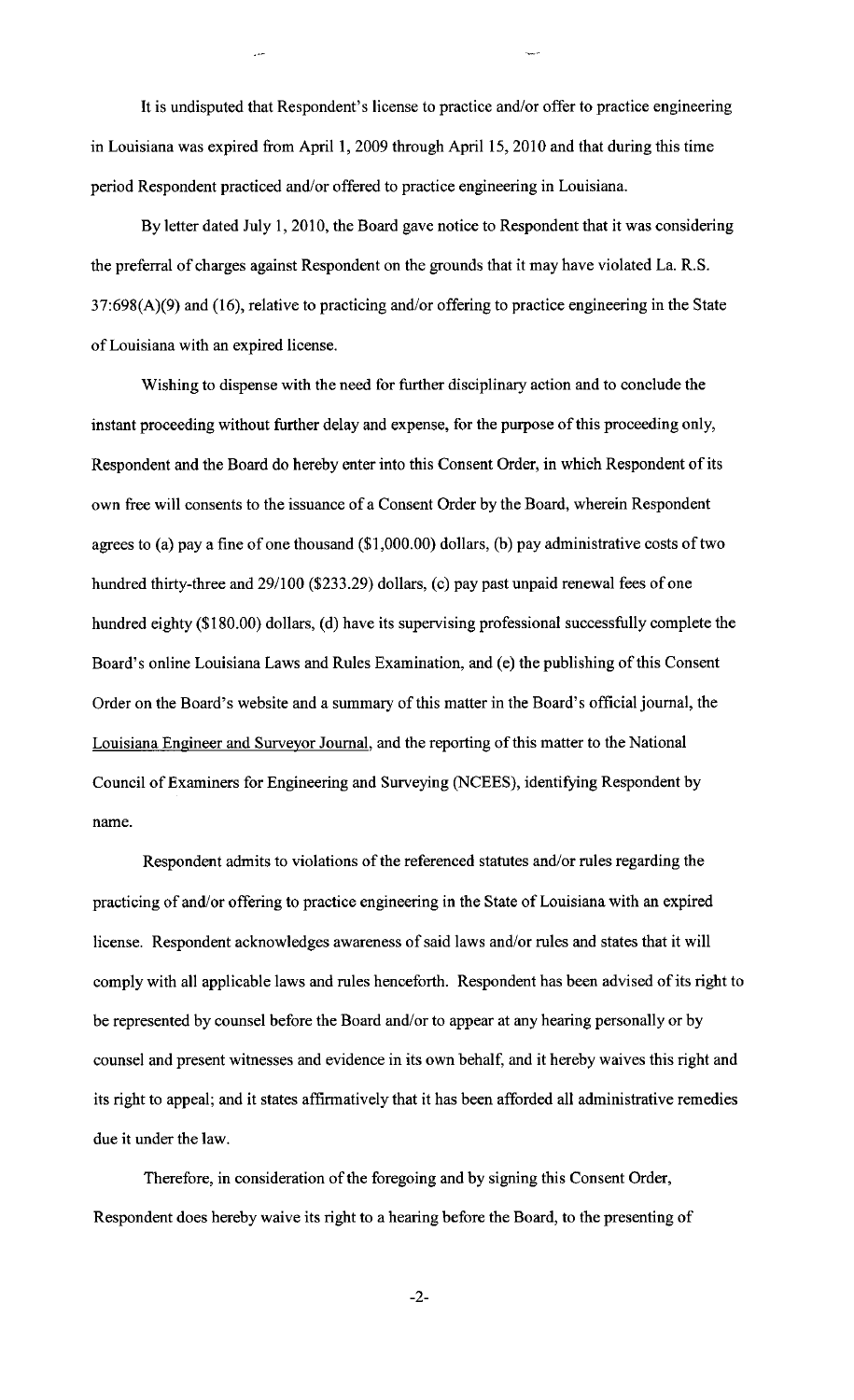evidence and witnesses in its behalf, to Findings of Fact and Conclusions of Law in this case, and to judicial review of this Consent Order.

Respondent hereby represents (a) that it fully understands the meaning and intent of this Consent Order, including but not limited to its final and binding effect, (b) that it has voluntarily entered into this Consent Order and that no other promise or agreement of any kind has been made to or with it by any person whatsoever to cause the execution of this instrument and (c) that the sanctions set forth in this Consent Order do not prevent the Board from taking further disciplinary or enforcement action against Respondent on matters not specifically addressed in this Consent Order.

WHEREFORE, the Louisiana Professional Engineering and Land Surveying Board and Respondent agree that:

I. Respondent shall pay a fine of one thousand (\$1 ,000.00) dollars, which shall be tendered to the Board by certified check payable to the Board, due upon the signing of this Consent Order; and

2. Respondent shall pay administrative costs of two hundred thirty-three and 29/100 (\$233.29) dollars, which shall be tendered to the Board by certified check payable to the Board, due upon the signing of this Consent Order; and

3. Respondent shall pay past unpaid renewal fees of one hundred eighty (\$180.00) dollars, which shall be tendered to the Board by certified check payable to the Board, due upon the signing of this Consent Order; and

4. Respondent shall have its supervising professional successfully complete the Board's online Louisiana Laws and Rules Examination with a score of 90% or higher and return it to the Board within sixty (60) days of the effective date of this Consent Order; and

5. This Consent Order shall be published on the Board's website and a summary of this matter shall be printed in the official journal of the Board, the Louisiana Engineer and Surveyor Journal, and reported to the National Council of Examiners for Engineering and Surveying (NCEES), identifying Respondent by name; and

6. This Consent Order shall not become effective unless and until it is accepted and signed by and on behalf of the Board. Should the Board not accept and sign this Consent Order, it is agreed that presentation of this matter to the Board shall not prejudice the Board or any of its

-3-